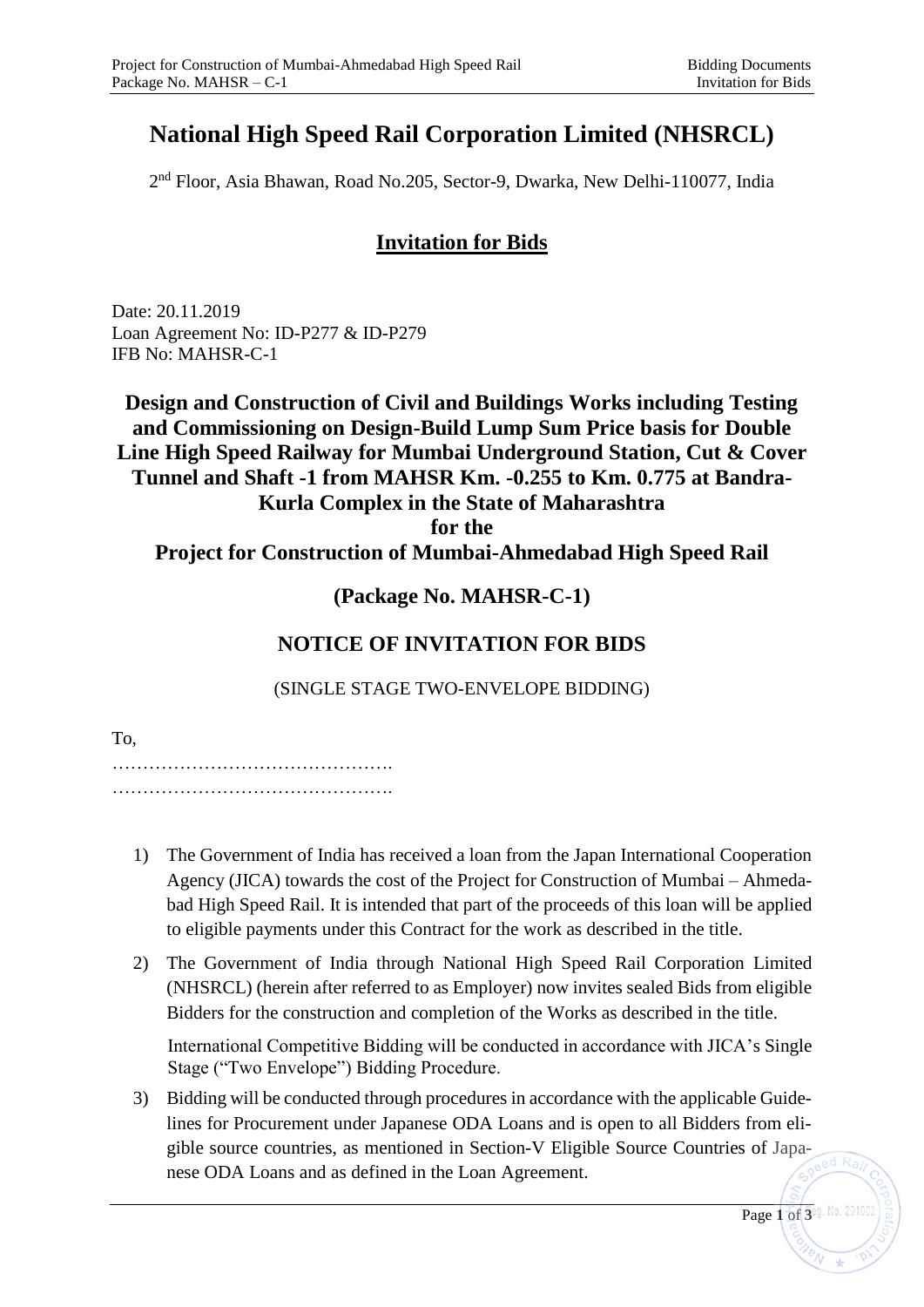Page 2 of 3<sup>eg</sup>. No. 29100

4) Interested eligible Bidders may obtain further information from and inspect the Bidding Documents at the office of:

Managing Director National High-Speed Rail Corporation Limited (NHSRCL) 2<sup>nd</sup> Floor, Asia Bhawan Road No.205, Sector-9, Dwarka New Delhi – 110077, India. Tel: +91-11-28070000 Fax: +91-11-28070250 E-mail: c1packagetender@nhsrcl.in

5) A complete set of Bidding Documents, both in hard and soft copy format excluding Employer's Requirements SectionVI-4 Drawings and Employer's Requirements VI-5 Reference Information/Reports which shall be available only in soft copy through a link and DVD, may be purchased by interested Bidders on the submission of a written application to the address above and upon payment of a non-refundable fee of *INR 236,000.00 (Indian Rupee Two hundred and Thirty-Six Thousand only) including GST* in the form of a Demand Draft or Banker's Cheque, payable at New Delhi from any National or Scheduled bank or any Japanese bank having corresponding arrangements with an Indian bank in favour of the "National High Speed Rail Corporation Limited".

The Bidding Documents shall be available for sale at NHSRCL's office as mentioned in Para. (4) above during 10:00 hrs to 17:00 hrs on all the working days from 26.11.2019 to 18.03.2020

- 6) The provisions in the Instructions to Bidders and in the General Conditions of Contract are the provisions of the Standard Bidding Documents under Japanese ODA Loans for the Procurement of Electrical and Mechanical Plant and for Building and Engineering Works, Designed by the Contractor, by Japan International Cooperation Agency (JICA), July 2015 Trial Version and FIDIC Conditions of Contract for Plant and Design Build, First Edition 1999, respectively.
- 7) Bids must be delivered to the address above on or before 15:00 hrs on 19.03.2020 and must be accompanied by a Bid Security of INR 220 Million (Indian Rupees Two Hundred Twenty Million only).
- 8) Only the Technical Bid will be opened in the presence of Bidders' representatives who choose to attend at 15:30 hrs on 19.03.2020 at the office of:

Managing Director National High Speed Rail Corporation Limited 2nd Floor, Asia Bhawan Road No.205, Sector-9, Dwarka New Delhi – 110077, India